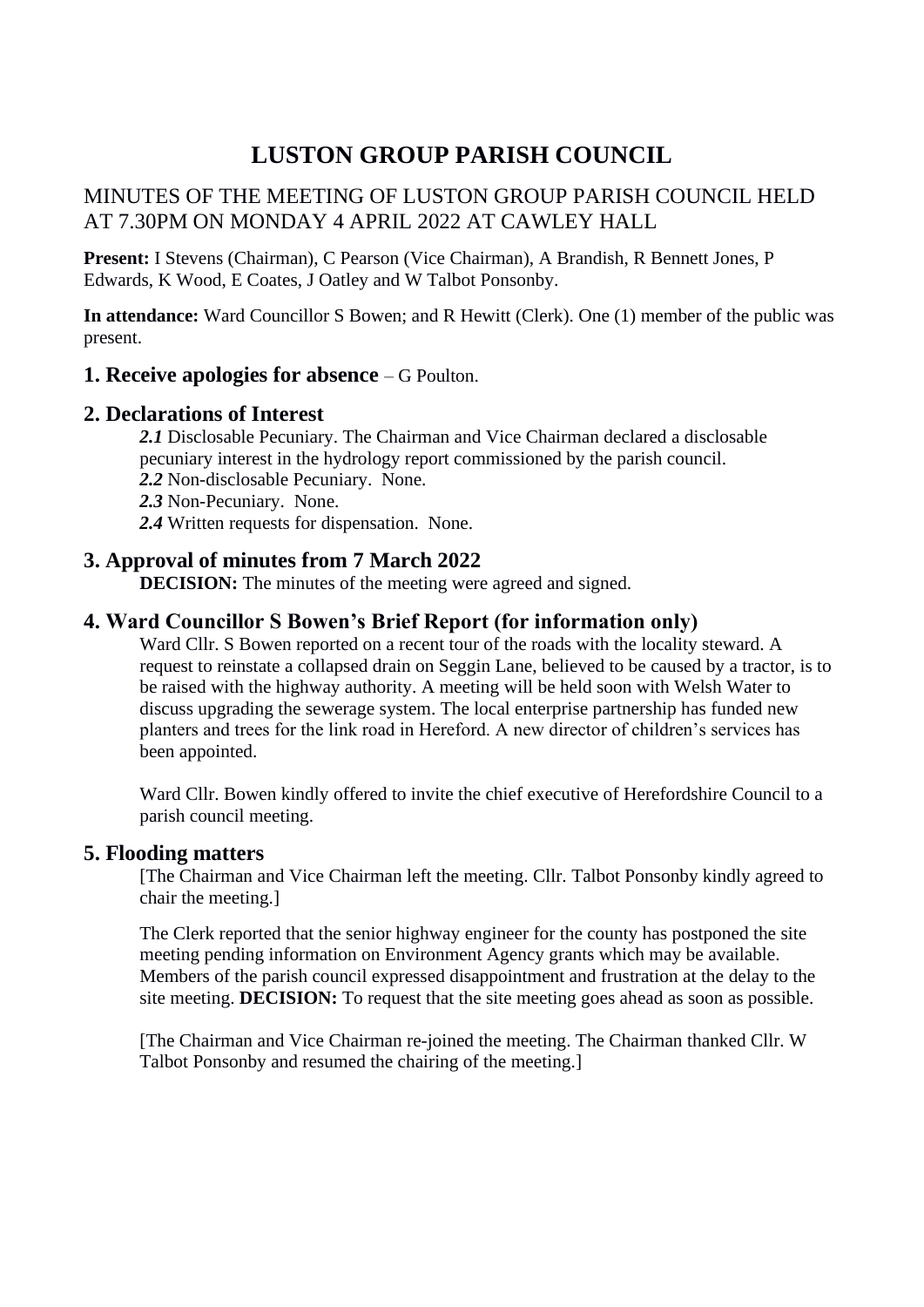## **6. Clerk's Report and reports on meetings attended by parish councillors**

The following matters were noted: completion of drainage grant application; submission of expression of interest and annual maintenance plan for lengthsman and P3 footpath activity in 2022-23; verge cutting will be carried out in May and August/ September 2022; broadband will be installed at Cawley Hall on 22 April 2022 following the installation of a new double socket by the hall management committee; request submitted to hold Heartstart course in September 2022; and report that management working group members noted the revised code of conduct without comment. Defects have been raised with the highway authority: overhanging branches on Croft Lane and footbridge on LJ25.

#### **7. Matters raised by local residents**

Cllr. Coates requested a welcome pack and Cllr. Brandish reported that the defibrillator cabinet at Luston had been cleaned. Cllr. Brandish was thanked for cleaning the cabinet.

#### **8. Planning**

*8.1* 220569 Woodfield Cottage, Eye Lane, Luston, HR6 0DX. Repairs to degraded timbers where necessary. Re-decorate exterior. Replace plastic rainwater guttering and downpipes. Remove rear flood lighting and install hooded lighting. Internal works include re- ordering the layout of the property to include relocation of kitchen, creation of lobby, WC/cloakroom and study; removal of glazed screen and replacement doors; installation of a shower room with WC, replacement bathroom fittings. **COMMENT:** The parish council supports the planning application.

*8.2* 220880 The Steppes, Luston, HR6 0EA. T1 Tree to be taken down is the conifer next to the stone wall. The stone wall needs to be repaired as it has partially fallen down. The wall is in a particularly poor state of repair where the conifer is situated. The stone mason has advised that the wall cannot be repaired with the conifer there as it is too close to the wall for the repairs to be done. Plan to replace with a hedge once the work on the wall is completed. **COMMENT:** The parish council supports the proposed tree work.

*8.2* Update on planning decisions. Herefordshire Council have granted planning permission for 214368 Land adjacent to Lustonbury and 213571 Land at Hill Farm.

### **9. Highways and environmental matters**

*9.1* Highways – Matters to bring to the attention of Balfour Beatty. **DECISION:** To report overhanging branches on Herefordshire Council land alongside C1040 from B4361 towards Croward's Mill. It was noted Ward Cllr. Bowen has kindly reported defects on the roads from Luston to Lucton.

*9.2* Lengthsman and P3 footpaths – There were no matters raised.

#### **10. Finance**

*10.1* Payments for consideration:

D C Gardening Services, lengthsman/ P3 footpaths (March 2022) – £1,684.80 Clerk, wages, March 2022 Clerk, wages increment 2021-22 (SLCC/HALC) HMRC, PAYE to 5 April 2022 – £28.60 **DECISION:** Payments were approved.

*10.2* Quotation for new road name signs on Townsend Park and Eyton village name sign. **DECISION:** It was agreed to order a single Townsend Park sign at £148.65 (+VAT); and a single Eyton village sign at £148.65 (+VAT). Including carriage, the cost will be £332.30 (+VAT). Posts are not required as already in place. Will need bracket to attach the signs.